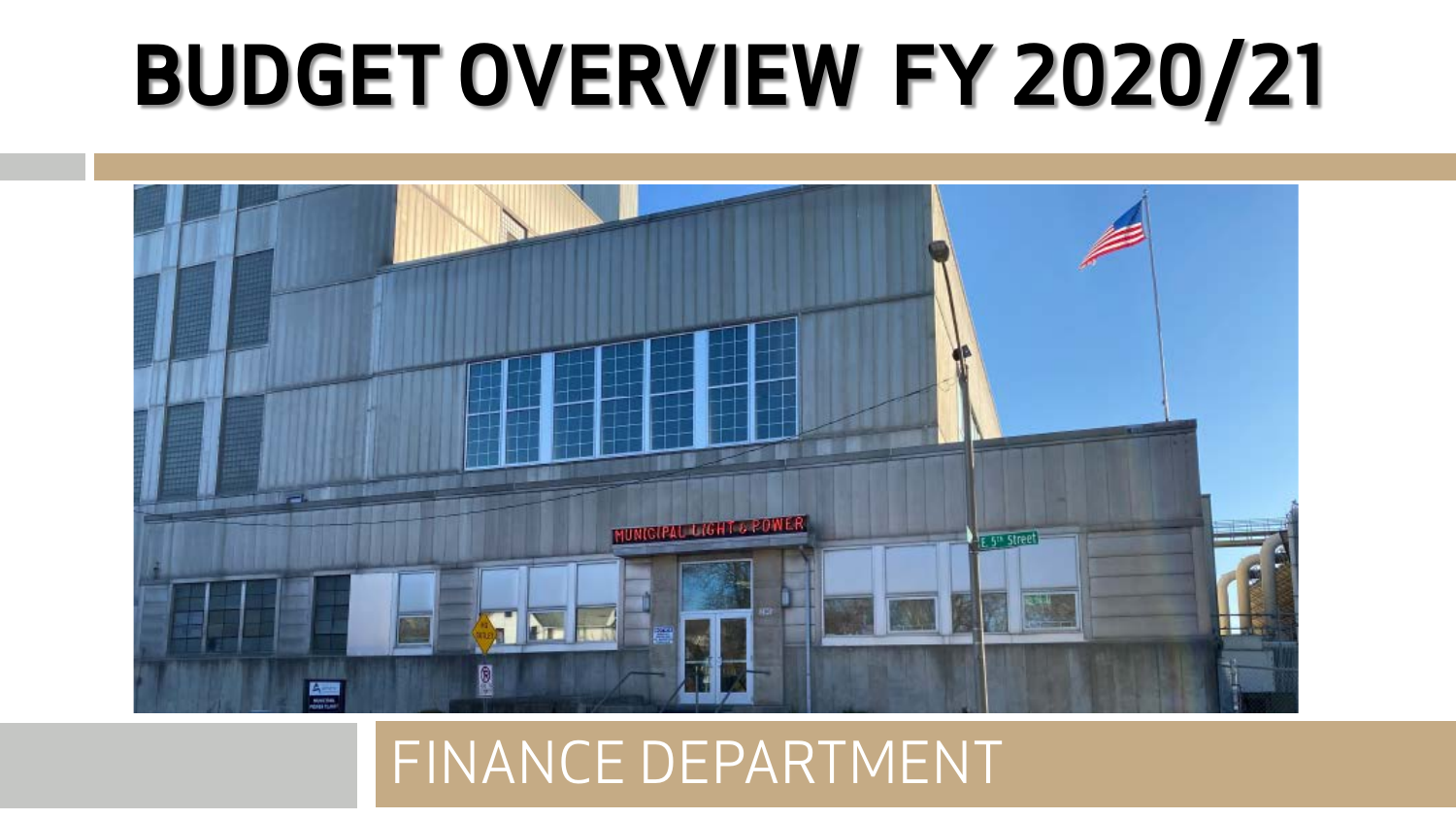#### **Property Taxes 2019/20 Rates**

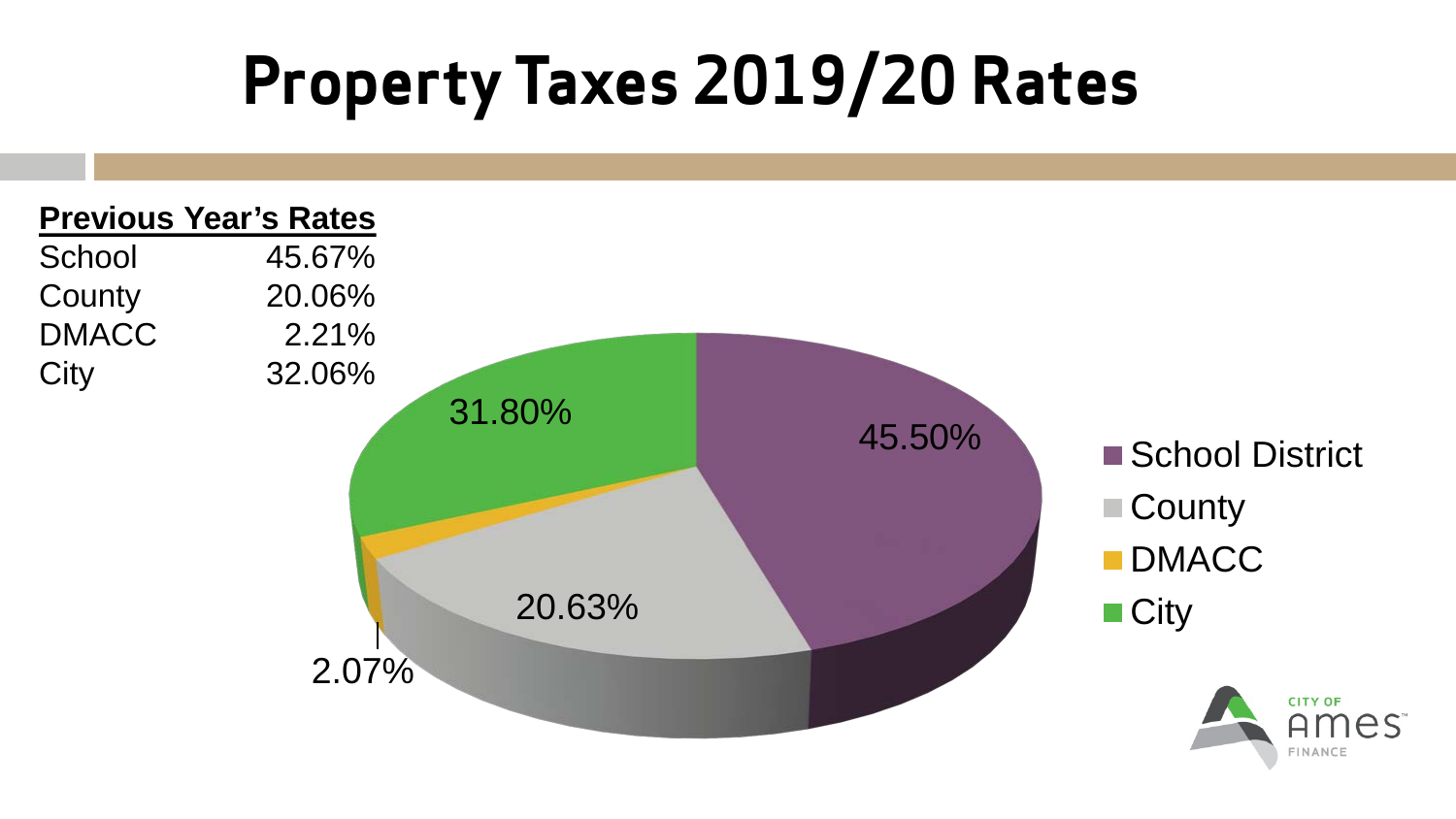#### **Overall Budget**

- $\Box$  Property tax rate is up \$0.12 from FY 19/20
- $\Box$  Lowest rate of increase in taxable value in over 10 years
- $\Box$  Modest increase in total tax dollars, though not evenly spread across classes of property
- □ Balanced General Fund budget for operations and capital
- □ Forecasting 5% growth in Local Option Sales Tax revenue
- □ Utility rate increases for water and sewer

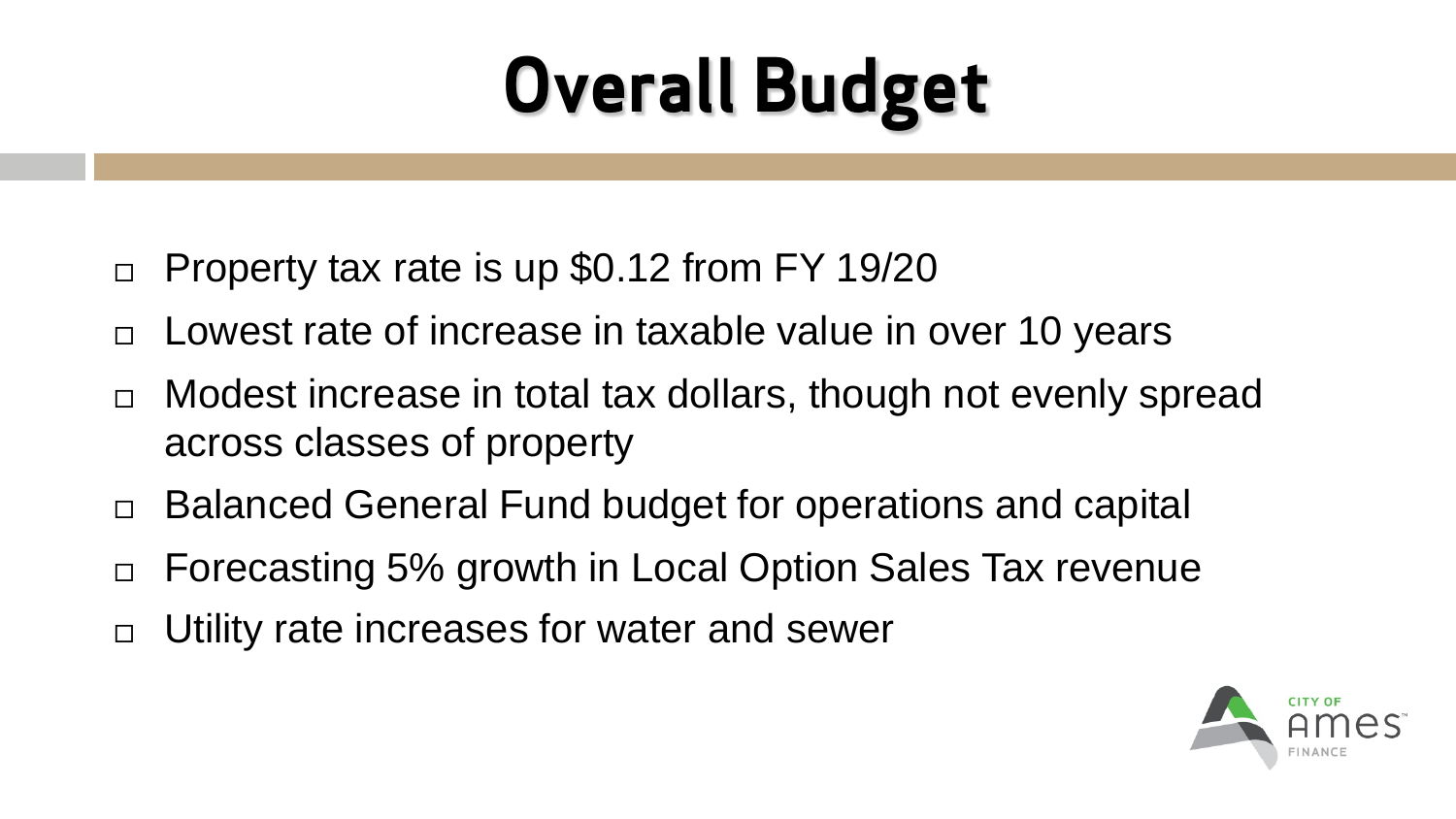## **Tax Levy Breakdown**

| <b>Taxable Valuation</b>                        |                  | \$<br>3,112,286,020 |
|-------------------------------------------------|------------------|---------------------|
| <b>Percentage Change</b>                        |                  | 1.1%                |
| <b>TIF Valuation Available for Debt Service</b> | \$<br>75,857,137 |                     |
|                                                 |                  |                     |
|                                                 | <b>Levy Rate</b> | <b>Dollar Value</b> |
| Levy Type                                       | Per \$1,000      | of Levy             |
|                                                 |                  |                     |
| General                                         | 5.65635          | \$<br>17,604,186    |
|                                                 |                  |                     |
| <b>Employee Benefits</b>                        | 0.69970          | 2,177,651           |
|                                                 |                  |                     |
| <b>Transit</b>                                  | 0.63633          | 1,980,445           |
|                                                 |                  |                     |
| <b>Total W/O Debt Svc.</b>                      | 6.99238          | 21,762,282          |
|                                                 |                  |                     |
| <b>Debt Service</b>                             | 3.15027          | 10,043,500          |
|                                                 |                  |                     |
|                                                 |                  |                     |
| <b>TOTAL LEVIED TAXES</b>                       | 10.14265         | \$<br>31,805,782    |

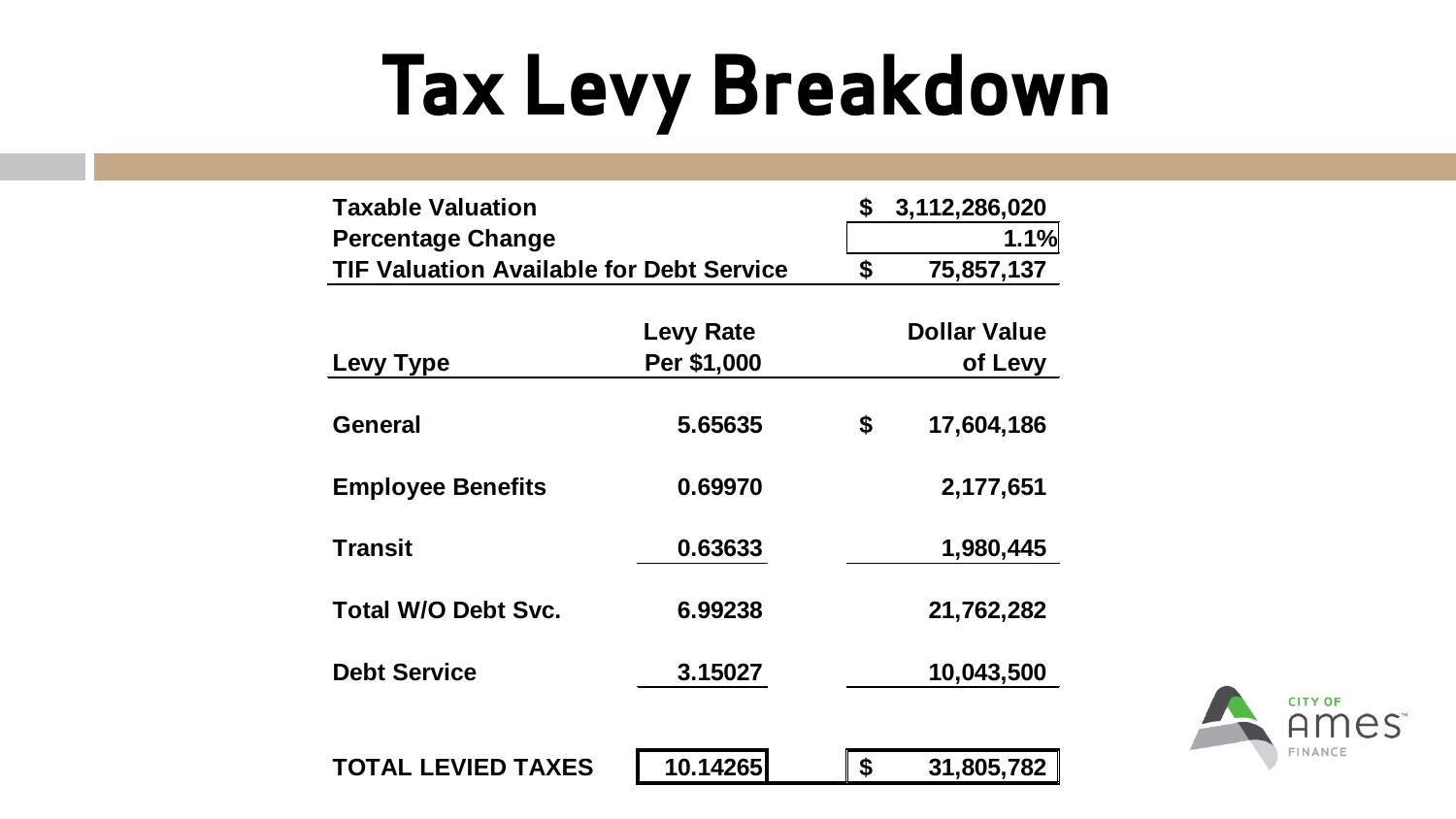#### **Total Tax Levy/\$1,000 Taxable Valuation**



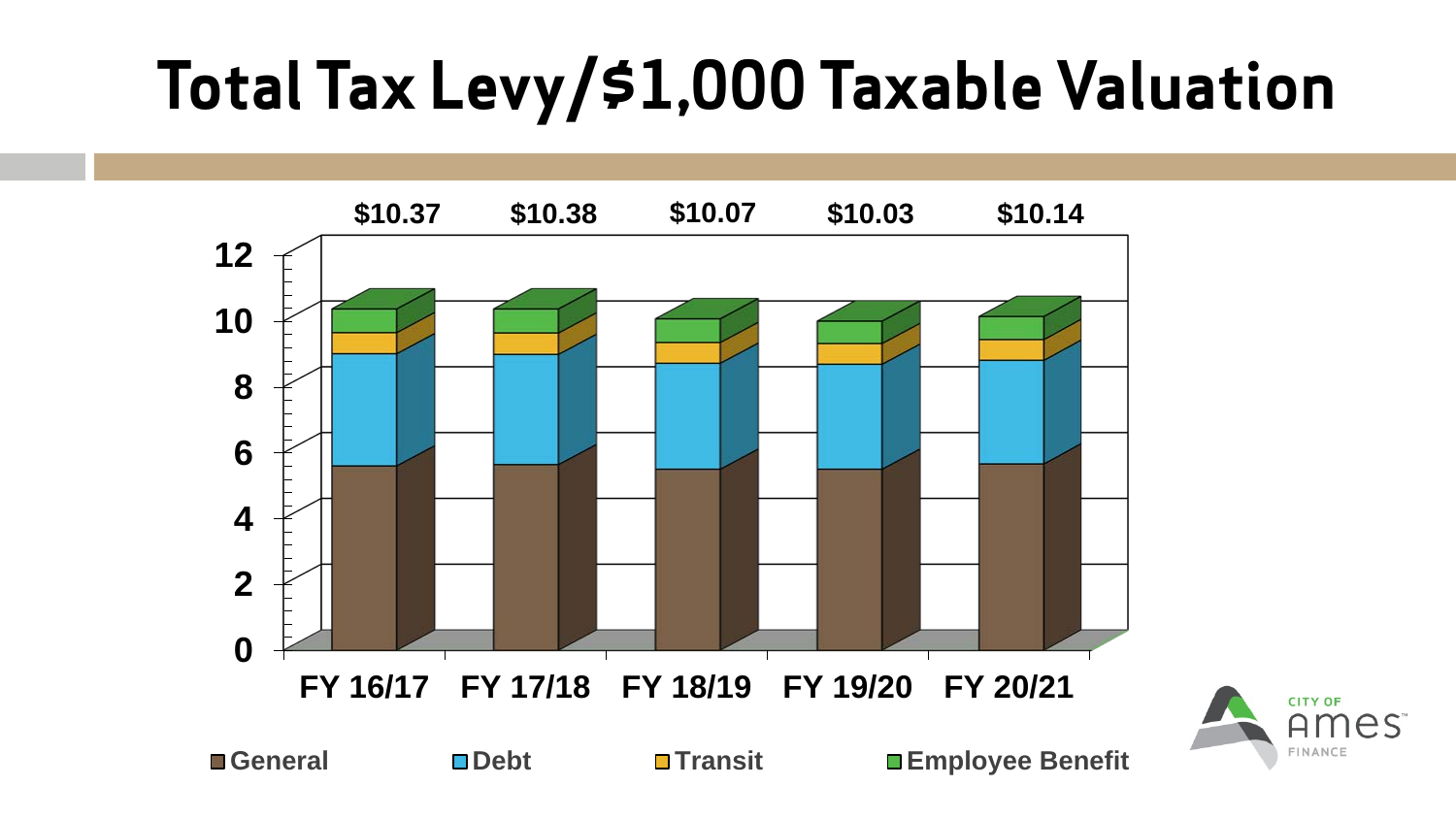# **Local Option Tax Impact on Levy**





**Total Tax Levy Local Option Tax**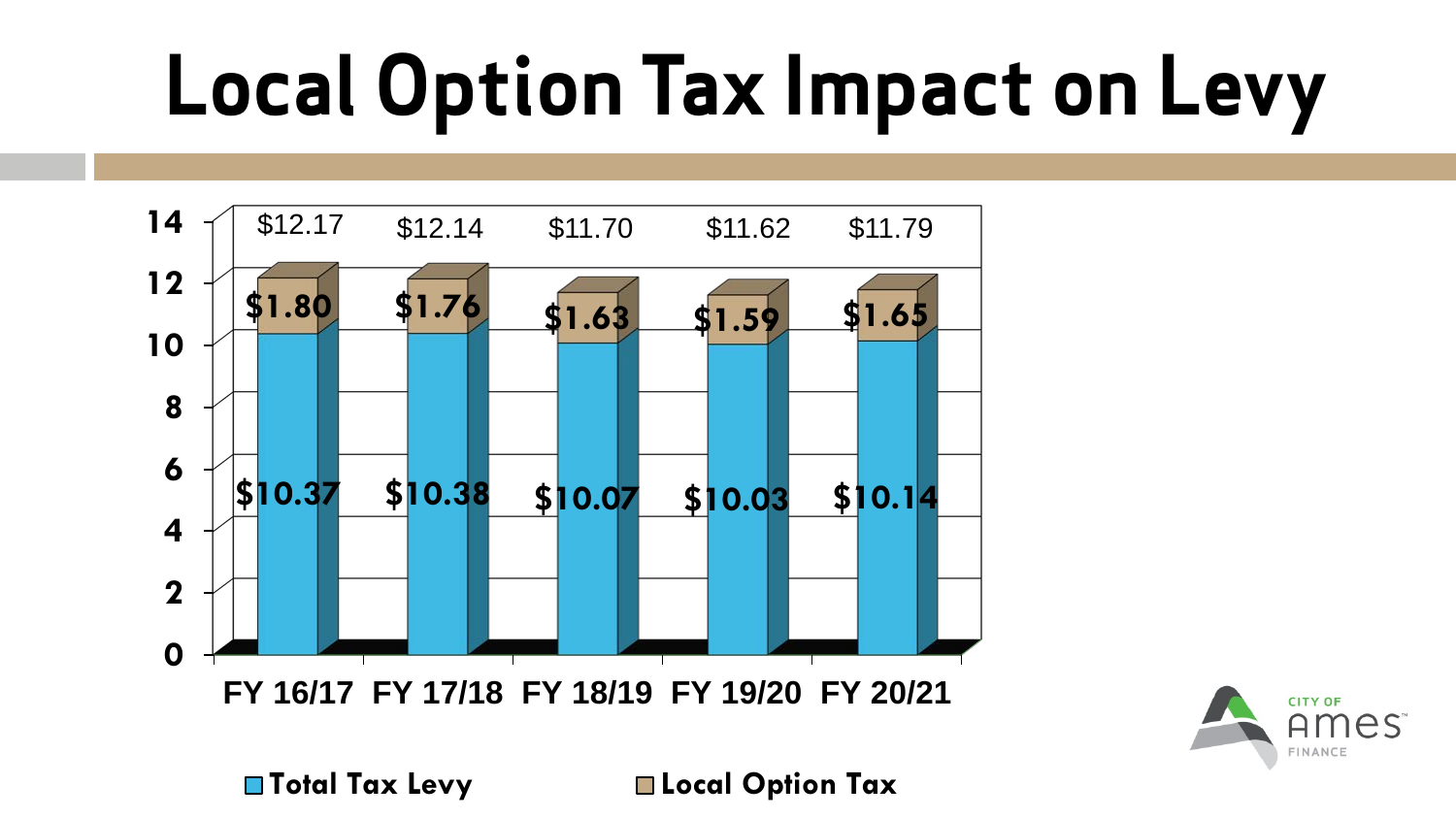#### **Taxable Valuation – Percentage Change**

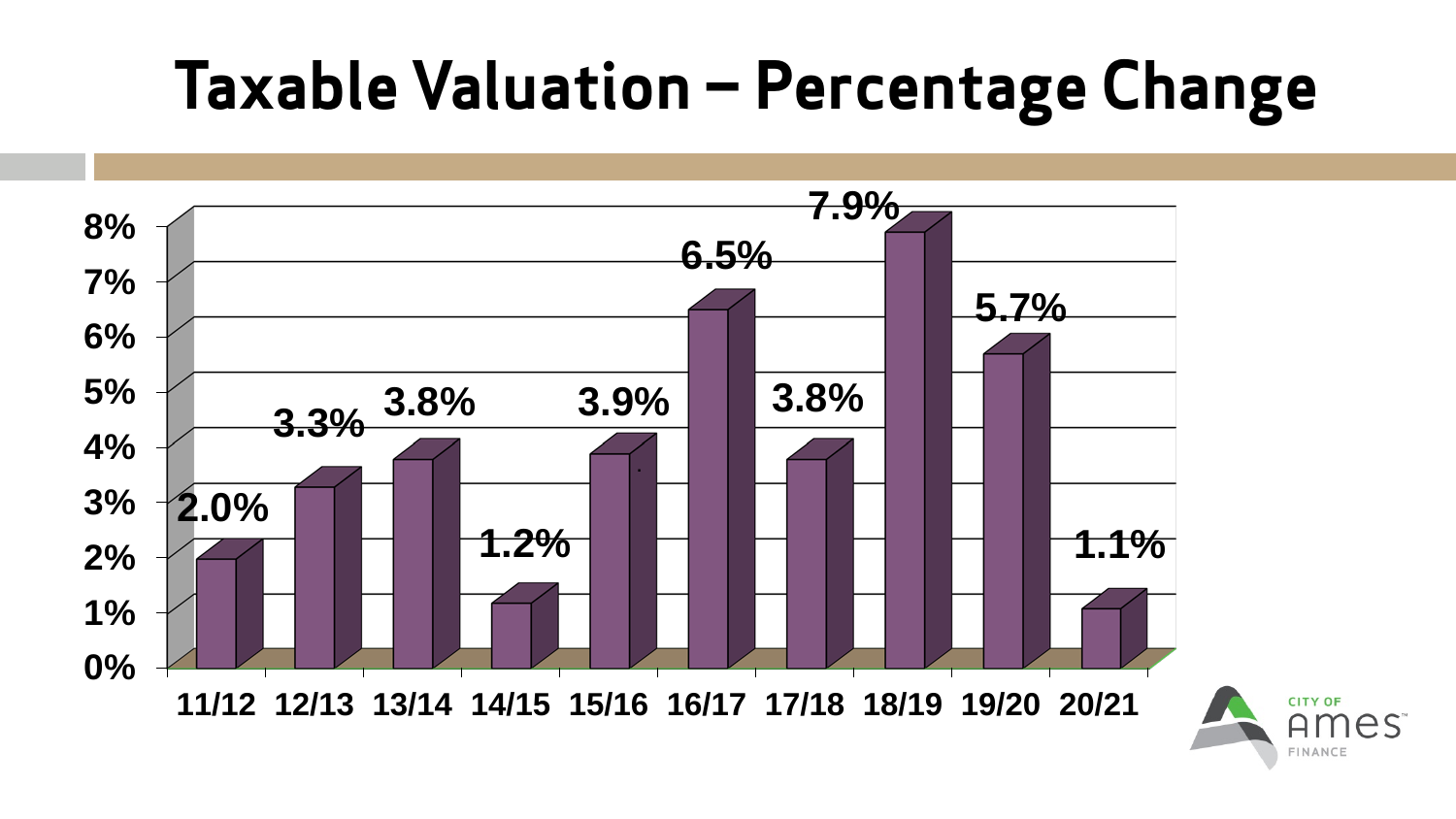#### **Assessed and Taxable Value**

|                                                          | Valuation January 1, 2018<br>Property Tax Payable 19-20 |                            | Valuation January 1, 2019<br><b>Property Tax Payable 20-21</b> |                            | <b>Dollar Value</b><br><b>Change</b> |                         | Percentage<br>Change |                   |
|----------------------------------------------------------|---------------------------------------------------------|----------------------------|----------------------------------------------------------------|----------------------------|--------------------------------------|-------------------------|----------------------|-------------------|
| <b>Property Type</b>                                     | Assessed<br>Value                                       | <b>Taxable</b><br>Value    | Assessed<br>Value                                              | <b>Taxable</b><br>Value    | Assessed<br>Value                    | <b>Taxable</b><br>Value | Assessed<br>Value    | Taxable<br>Value  |
| <b>Residential</b>                                       | 3,548,646,174                                           | 2,019,762,039              | 3,602,940,093                                                  | 1,984,198,690              | 54,293,919                           | (35, 563, 349)          | 1.53%                | $-1.76%$          |
| <b>ICommercial/Multi Res.</b>                            | 1,038,972,300                                           | 898, 197, 320              | 1,133,983,558                                                  | 968,320,242                | 95,011,258                           | 70,122,922              | 9.14%                | 7.81%             |
| <b>Industrial</b>                                        | 157,933,848                                             | 142,098,648                | 157,037,512                                                    | 139,481,242                | (896, 336)                           | (2,617,406)             | $-0.57%$             | $-1.84%$          |
| <b>Utilities</b>                                         | 15,161,620                                              | 14,191,683                 | 15,149,489                                                     | 14,076,331                 | (12, 131)                            | (115, 352)              | $-0.08%$             | $-0.81%$          |
| <b>Total Valuation</b><br><b>Less Military Exemption</b> | 4,760,713,942<br>2,179,804                              | 3,074,249,690<br>2,179,804 | 4,909,110,652<br>2,127,948                                     | 3,106,076,505<br>2,127,948 | 148,396,710<br>(51, 856)             | 31,826,815<br>(51, 856) | 3.12%<br>$-2.38%$    | 1.04%<br>$-2.38%$ |
| <b>Net Valuation</b>                                     | 4,758,534,138                                           | 3,072,069,886              | 4,906,982,704                                                  | 3,103,948,557              | 148,448,566                          | 31,878,671              | 3.12%                | 1.04%             |
| Utilities Subject to Excise                              |                                                         | 7,838,712                  |                                                                | 8,337,463                  |                                      | 498,751                 |                      | 6.36%             |
| <b>Total Taxable Value</b>                               |                                                         | 3,079,908,598              |                                                                | 3,112,286,020              |                                      | 32,377,422              |                      | 1.05%             |
|                                                          |                                                         |                            |                                                                |                            |                                      |                         |                      |                   |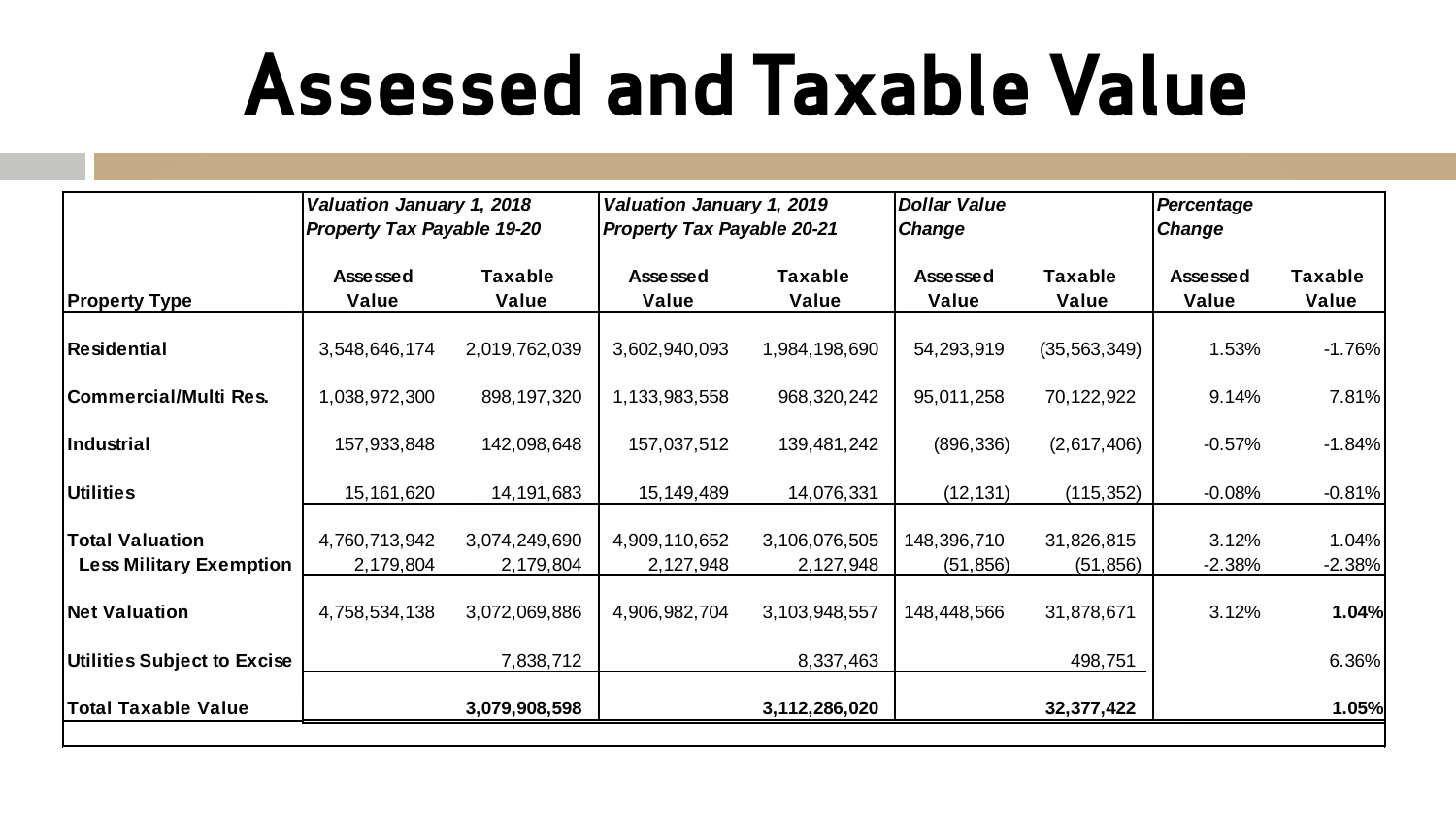### **Property Valuation in \$ Millions**



**Taxable Value DAssessed Value** 

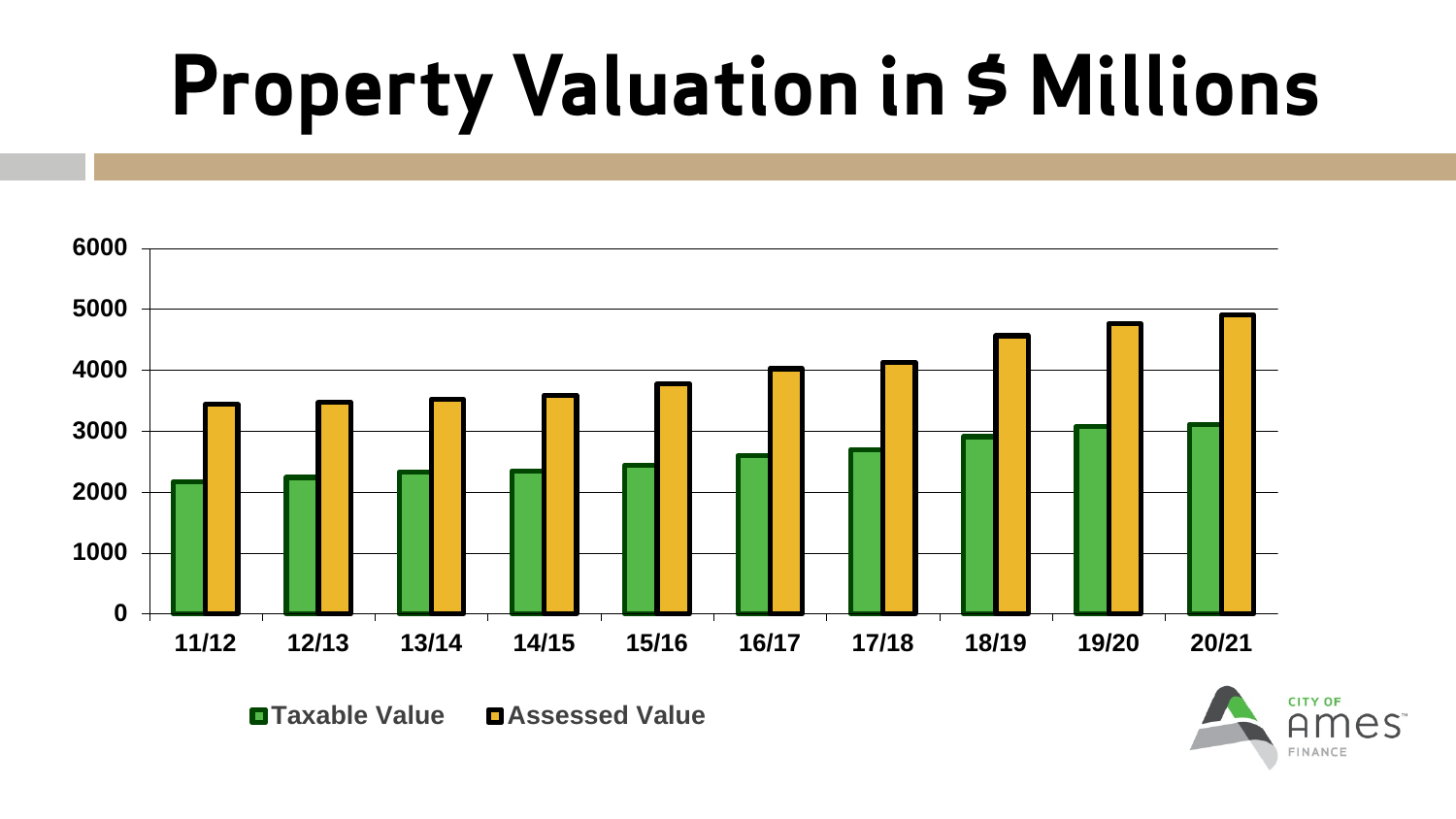## **Changes in Taxable Value**

|                                | <b>Total</b>   |                                  |                   | <b>Change Due</b> | <b>Change Due</b>       | <b>Change Due</b> | <b>Net</b>      |
|--------------------------------|----------------|----------------------------------|-------------------|-------------------|-------------------------|-------------------|-----------------|
|                                | Change in      | <b>Change Due</b>                | <b>Change Due</b> | to Increased      | New &                   | <b>State</b>      | Change          |
|                                | <b>Taxable</b> | <b>New Property</b>              | <b>Transfers</b>  | <b>Valuations</b> | <b>Expiring</b>         | <b>Rollback</b>   | on Existing     |
| <b>Property Type</b>           | Value          | <b>Improvements Class Change</b> |                   |                   | of Existing Exemptions* | <b>Adjustment</b> | <b>Property</b> |
| Residential                    | (35, 563, 349) | 34,496,000                       | (10,888,000)      | 764,000           | 5,493,000               | (65, 428, 349)    | (64, 664, 349)  |
| Commercial/Multi Res.          | 70,122,922     | 54,769,000                       | 5,222,000         | 56,337,000        | (38, 113, 000)          | (8,092,078)       | 48,244,922      |
| lIndustrial                    | (2,617,406)    | 16,491,594                       | 231,000           | (3,726,000)       | (15,614,000)            |                   | (3,726,000)     |
| <b>Utilities</b>               | (115, 352)     |                                  |                   | (115, 352)        |                         |                   | (115, 352)      |
| <b>Total Valuation Change</b>  | 31,826,815     | 105,756,594                      | (5,435,000)       | 53,259,648        | (48, 234, 000)          | (73, 520, 427)    | (20, 260, 779)  |
| <b>Less Military Exemption</b> | (51, 856)      |                                  |                   | (51, 856)         |                         |                   | (51, 856)       |
| <b>Change in Net Valuation</b> | 31,878,671     | 105,756,594                      | (5,435,000)       | 53,311,504        | (48, 234, 000)          | (73, 520, 427)    | (20, 208, 923)  |
| Percentage Change              |                |                                  |                   |                   |                         |                   |                 |
| In Taxable Value               | 1.04%          | 3.44%                            | $-0.18%$          | 1.74%             | $-1.57%$                | $-2.39%$          | $-0.66%$        |

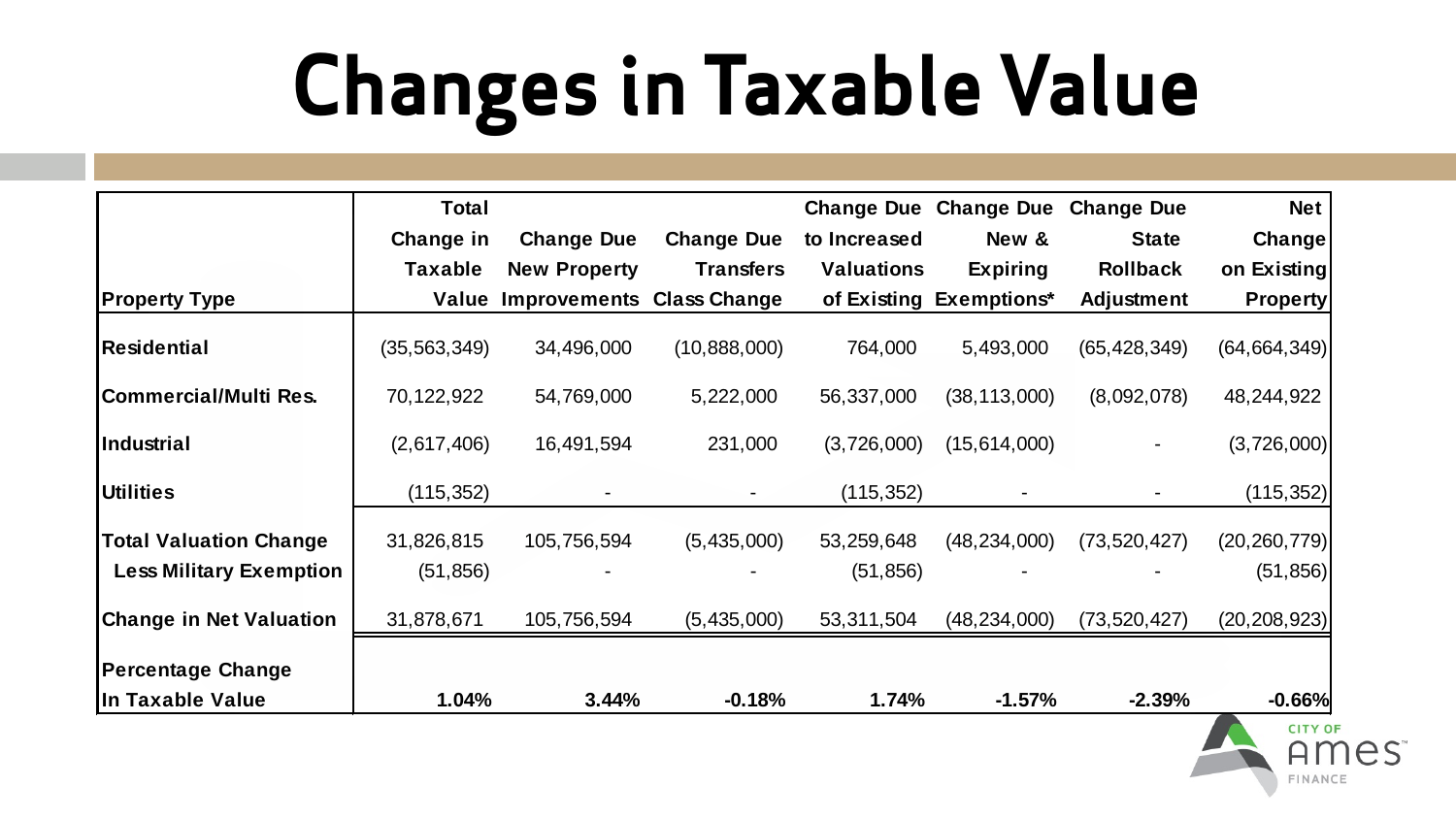#### **Debt Service Fund Balance**

#### CURRENT AND PROPOSED DEBT SERVICE

| <b>Debt Service Issues</b>                               | 2019-2020  | 2020-2021  | 2021-2022  | 2022-2023  | 2023-2024  | 2024-2025  |
|----------------------------------------------------------|------------|------------|------------|------------|------------|------------|
| <b>Current Outstanding</b><br><b>New/Proposed Issues</b> | 10,300,127 | 9,649,378  | 8,444,709  | 7,749,220  | 7,073,674  | 6,453,356  |
| <i>*Tax Supported Issue Amount</i>                       |            |            |            |            |            |            |
| FY 2021 \$10,681,900                                     |            | 1,073,126  | 1,073,126  | 1,073,126  | 1,073,126  | 1,073,126  |
| FY 2022 \$11,055,400                                     |            |            | 1,110,648  | 1,110,648  | 1,110,648  | 1,110,648  |
| FY 2023 \$12,231,200                                     |            |            |            | 1,237,813  | 1,237,813  | 1,237,813  |
| FY 2024 \$10,670,700                                     |            |            |            |            | 1,072,000  | 1,072,000  |
| FY 2025 \$10,346,600                                     |            |            |            |            |            | 1,039,441  |
| <b>TOTAL DEBT SERVICE</b>                                | 10,300,127 | 10,722,504 | 10,628,483 | 11,170,807 | 11,567,261 | 11,986,384 |
| <b>State Replacement Tax</b>                             | 320,004    | 304,004    | 304,004    | 304,004    | 304,004    | 304,004    |
| Use of Debt Service Fund Bal.                            |            | 375,000    |            | 225,000    | 190,000    | 135,000    |
| <b>Net Debt Service</b>                                  | 9,980,123  | 10,043,500 | 10,324,479 | 10,641,803 | 11,073,257 | 11,547,380 |
| <b>Debt Service Levy</b>                                 | 3.19314    | 3.15027    | 3.14408    | 3.14632    | 3.17853    | 3.21808    |

*(Assumes 3.0% Annual Growth in Taxable Value)* \*Tax Supported Debt Service Excludes Abated Debt

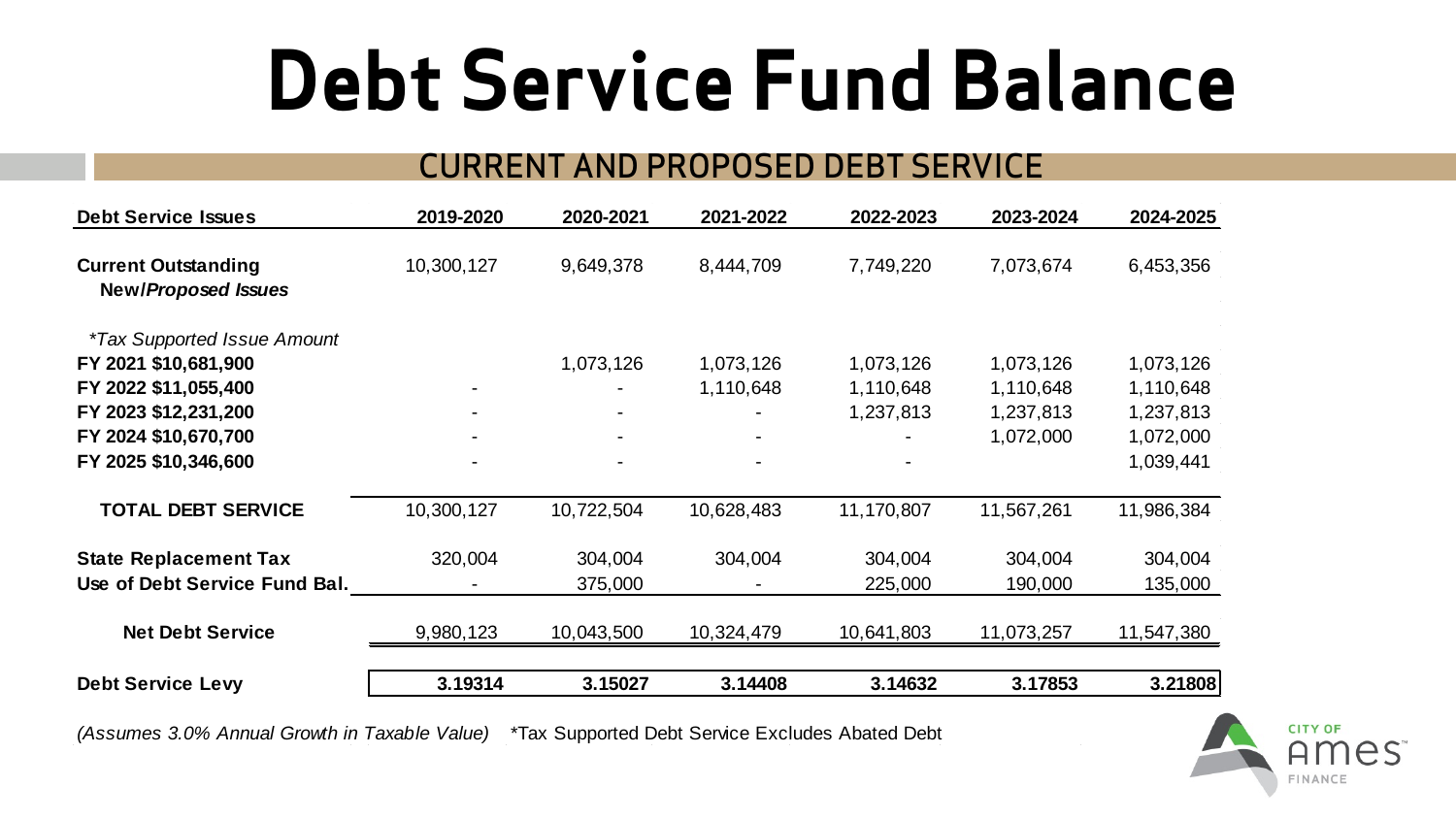## **Dollar Value of Levy by Type**

| <b>Property Type</b>               | FY 2019/20<br><b>Tax Levy</b> | FY 2020/21<br>Tax Levy | <b>Dollar</b><br>Change | Percentage<br>Change |
|------------------------------------|-------------------------------|------------------------|-------------------------|----------------------|
| <b>Residential</b>                 | 20,249,267                    | 20,125,034             | (124, 233)              | $-0.61%$             |
| <b>Commercial/Multi Res.</b>       | 9,004,940                     | 9,821,333              | 816,393                 | 9.07%                |
| <b>Industrial</b>                  | 1,424,620                     | 1,414,709              | (9, 911)                | $-0.70%$             |
| <b>Utilities</b>                   | 142,280                       | 142,771                | 491                     | 0.35%                |
| <b>TIF (Debt Service Only)</b>     | 145,556                       | 238,970                | 93,414                  | 64.18%               |
| <b>Total Tax Levy</b>              | 30,966,663                    | 31,742,817             | 776,154                 | 2.51%                |
| <b>Less Military Exemption</b>     | 21,854                        | 21,583                 | (271)                   | $-1.24%$             |
| <b>Tax Asking Before Excise</b>    | 30,944,809                    | 31,721,234             | 776,425                 | 2.51%                |
| <b>Utilities Subject to Excise</b> | 78,584                        | 84,548                 | 5,964                   | 7.59%                |
| <b>TOTAL TAXES</b>                 | 31,023,393                    | 31,805,782             | 782,389                 | 2.52%                |

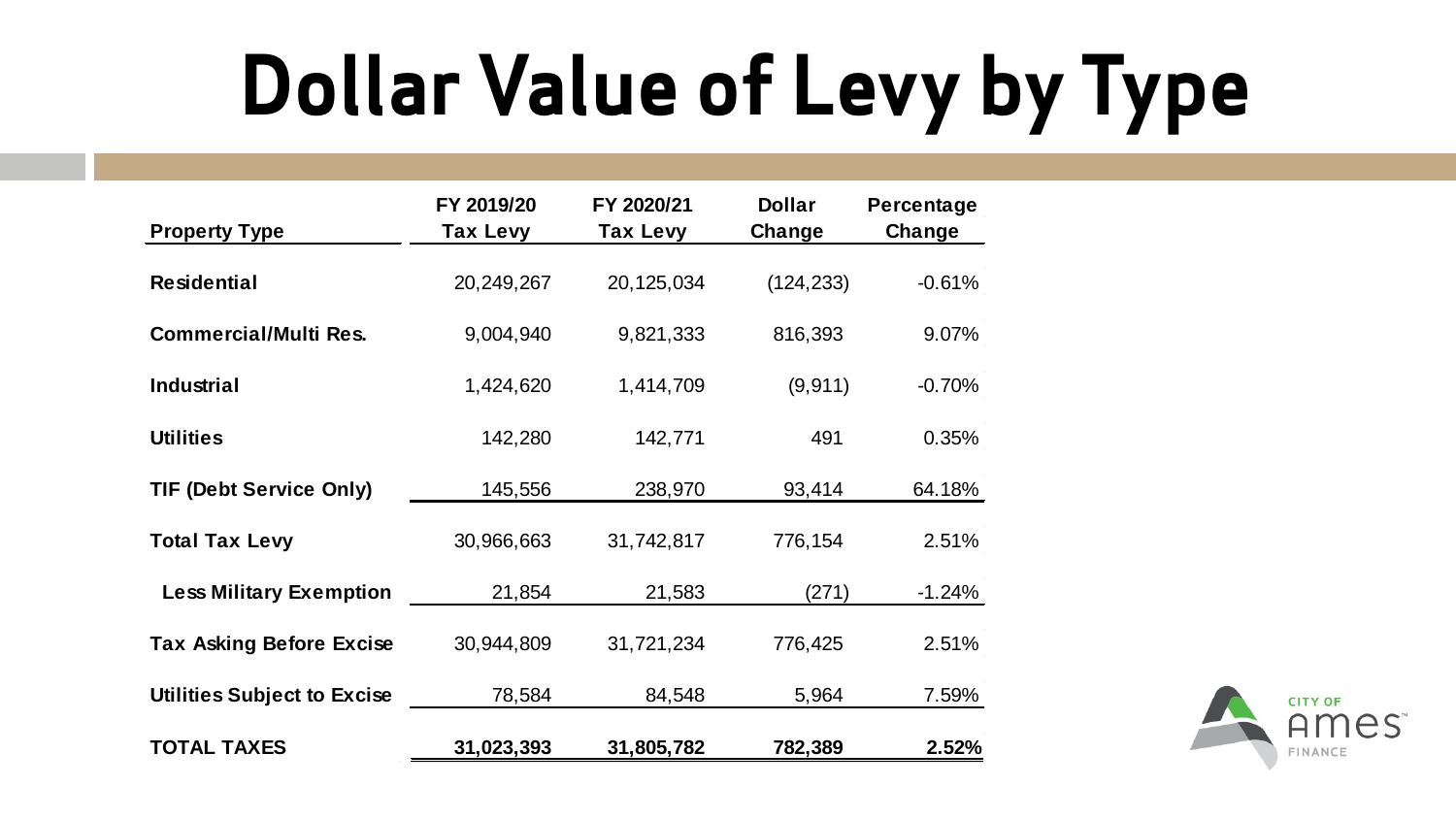# **Levy Change Analysis by Dollar**

|                                |            | <b>Change Due</b>        | <b>Net Change</b> | Change          | <b>Change Due</b> | Total Change    |
|--------------------------------|------------|--------------------------|-------------------|-----------------|-------------------|-----------------|
|                                | Total      | To New                   | On Existing       | Due to          | To Rate Adj.      | On Existing     |
| <b>Property Type</b>           | Change     | <b>Property</b>          | <b>Property</b>   | <b>Rollback</b> | 0.11708           | <b>Property</b> |
|                                |            |                          |                   |                 |                   |                 |
| Residential                    | (124, 233) | 349,881                  | (46, 971)         | (663, 617)      | 236,474           | (474, 114)      |
|                                |            |                          |                   |                 |                   |                 |
| Commercial/Multi Res.          | 816,393    | 555,503                  | 237,804           | (82,075)        | 105,161           | 260,890         |
|                                |            |                          |                   |                 |                   |                 |
| Industrial                     | (9, 911)   | 167,268                  | (193, 816)        |                 | 16,637            | (177, 179)      |
|                                |            |                          |                   |                 |                   |                 |
| <b>Utilities</b>               | 491        |                          | (1, 171)          |                 | 1,662             | 491             |
|                                |            |                          |                   |                 |                   |                 |
| <b>TIF (Debt Service Only)</b> | 93,414     | 101,816                  | (13, 739)         |                 | 5,337             | (8, 402)        |
|                                |            |                          |                   |                 |                   |                 |
| <b>Total Tax Levy</b>          | 776,154    | 1,174,468                | (17, 893)         | (745, 692)      | 365,271           | (398, 314)      |
|                                |            |                          |                   |                 |                   |                 |
| <b>Less Military Exemption</b> | (271)      |                          | (271)             |                 |                   | (271)           |
| <b>Plus Excise Tax</b>         | 5,964      | $\overline{\phantom{0}}$ | 5,964             |                 |                   | 5,964           |
|                                |            |                          |                   |                 |                   |                 |
| Net Tax Asking                 | 782,389    | 1,174,468                | (11, 658)         | (745, 692)      | 365,271           | (392,079)       |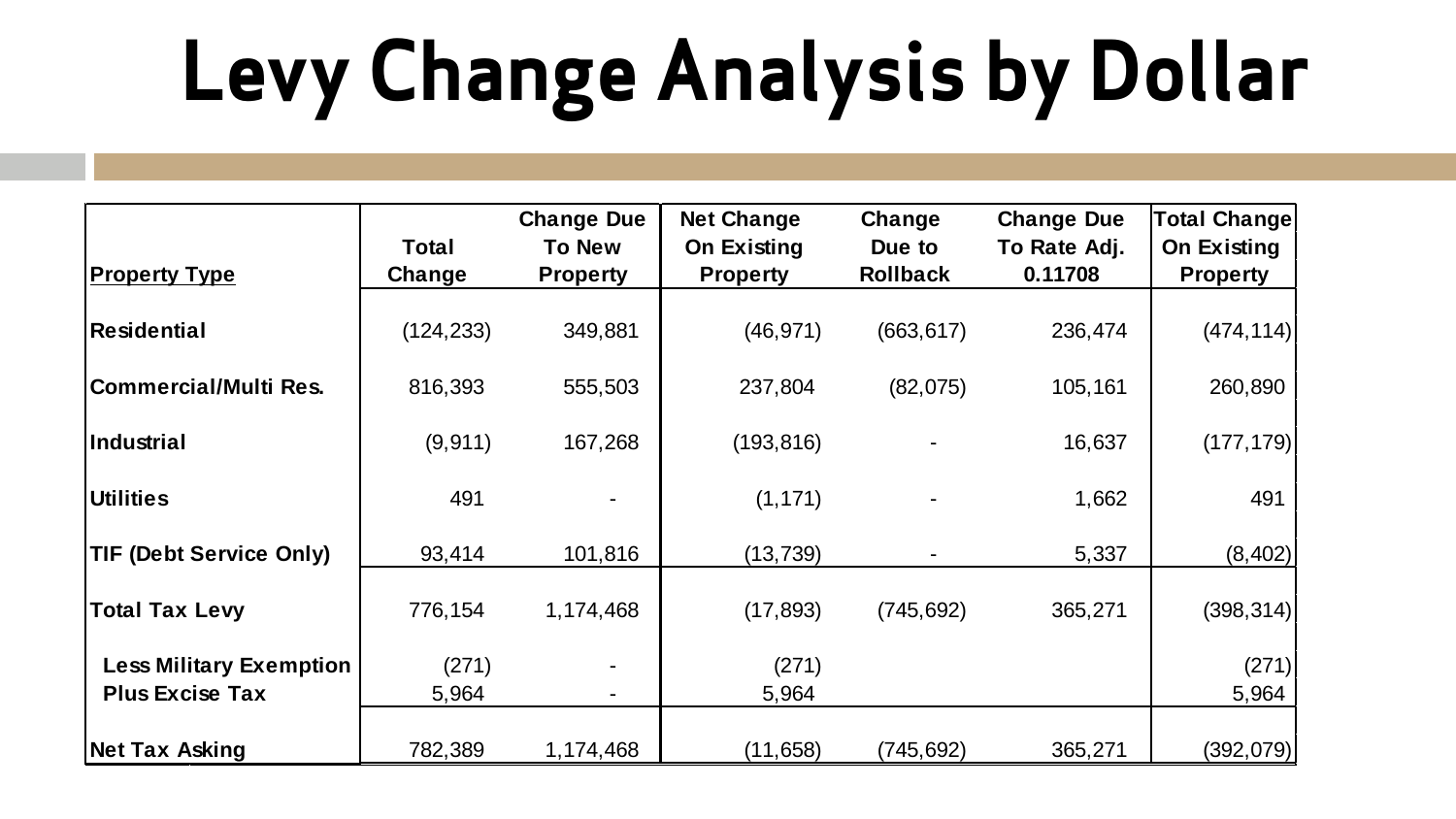### **Taxable Valuation by Type**

|                                | Taxable<br>Value  | Taxable<br>Value  | <b>Taxable</b><br>Value | Taxable<br>Value  | Assessed<br>Value |
|--------------------------------|-------------------|-------------------|-------------------------|-------------------|-------------------|
|                                | Fiscal            | <b>Fiscal</b>     | <b>Fiscal</b>           | Fiscal            | Fiscal            |
| <b>Property Type</b>           | <b>Year 17/18</b> | <b>Year 18/19</b> | <b>Year 19/20</b>       | <b>Year 20/21</b> | Year 20/21        |
| <b>Residential</b>             | 64.26%            | 65.69%            | 65.74%                  | 63.93%            | 73.42%            |
| <b>Commercial/Multi Res.</b>   | 30.26%            | 29.20%            | 29.24%                  | 31.20%            | 23.11%            |
| Industrial                     | 5.08%             | 4.76%             | 4.63%                   | 4.49%             | 3.20%             |
| <b>Utilities</b>               | 0.49%             | 0.43%             | 0.46%                   | 0.45%             | 0.31%             |
| <b>Gross Taxable Valuation</b> | 100.09%           | 100.08%           | 100.07%                 | 100.07%           | 100.04%           |
| <b>Less Military Exemption</b> | $0.09\%$          | 0.08%             | $0.07\%$                | 0.07%             | $0.04\%$          |
| <b>Net Valuation</b>           | 100.00%           | 100.00%           | 100.00%                 | 100.00%           | 100.00%           |

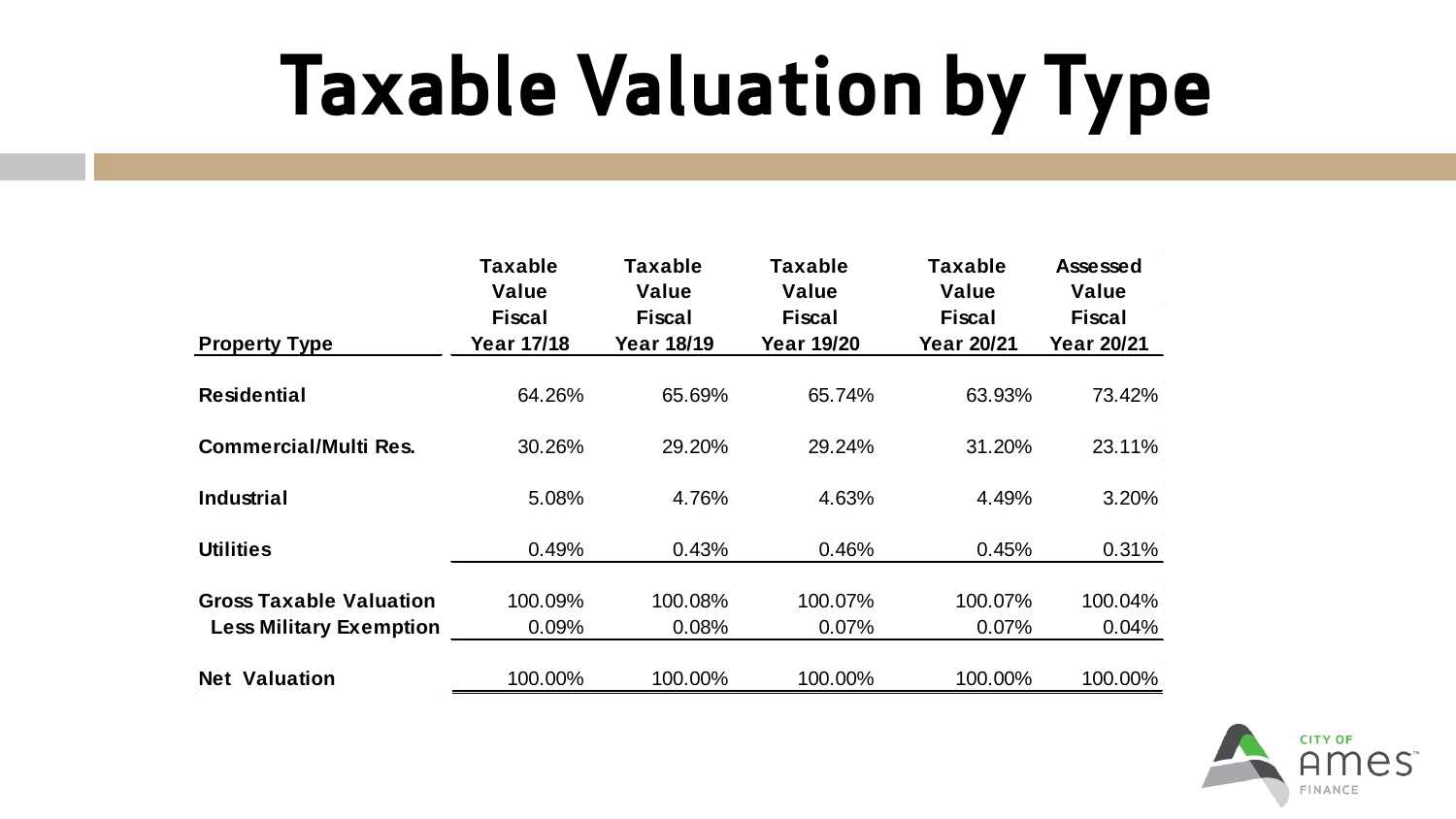### **Sample Tax**

|                               | FY 2019/20<br>Tax Levy | FY 2020/21<br>Tax Levy | <b>Dollar</b><br>Change | Percentage<br>Change |
|-------------------------------|------------------------|------------------------|-------------------------|----------------------|
| <b>City Rate</b>              |                        |                        |                         |                      |
| Per \$1,000 Taxable Valuation | 10.02557               | 10.14265               | 0.11708                 | 1.17%                |
| <b>Residential</b>            |                        |                        |                         |                      |
| 100% Valuation                | \$<br>100,000.00       | \$<br>100,000.00       |                         |                      |
| <b>Rollback Adjustment</b>    | 56.9180%               | 55.0743%               |                         |                      |
| <b>Taxable Value</b>          | \$<br>56,918.00        | \$<br>55,074.30        |                         |                      |
| <b>City Tax</b>               | \$<br>570.64           | \$<br>558.60           | \$(12.04)               | $-2.11%$             |
| <b>Commercial</b>             |                        |                        |                         |                      |
| 100% Valuation                | \$<br>100,000.00       | \$<br>100,000.00       |                         |                      |
| <b>Rollback Adjustment</b>    | 90%                    | 90%                    |                         |                      |
| <b>Taxable Value</b>          | \$<br>90,000.00        | \$<br>90,000.00        |                         |                      |
| <b>City Tax</b>               | \$<br>902.30           | \$<br>912.84           | \$<br>10.54             | 1.17%                |
| Industrial                    |                        |                        |                         |                      |
| 100% Valuation                | \$<br>100,000.00       | \$<br>100,000.00       |                         |                      |
| <b>Rollback Adjustment</b>    | 90%                    | 90%                    |                         |                      |
| <b>Taxable Value</b>          | \$<br>90,000.00        | \$<br>90,000.00        |                         |                      |
| <b>City Tax</b>               | \$<br>902.30           | \$<br>912.84           | 10.54<br>S              | 1.17%                |

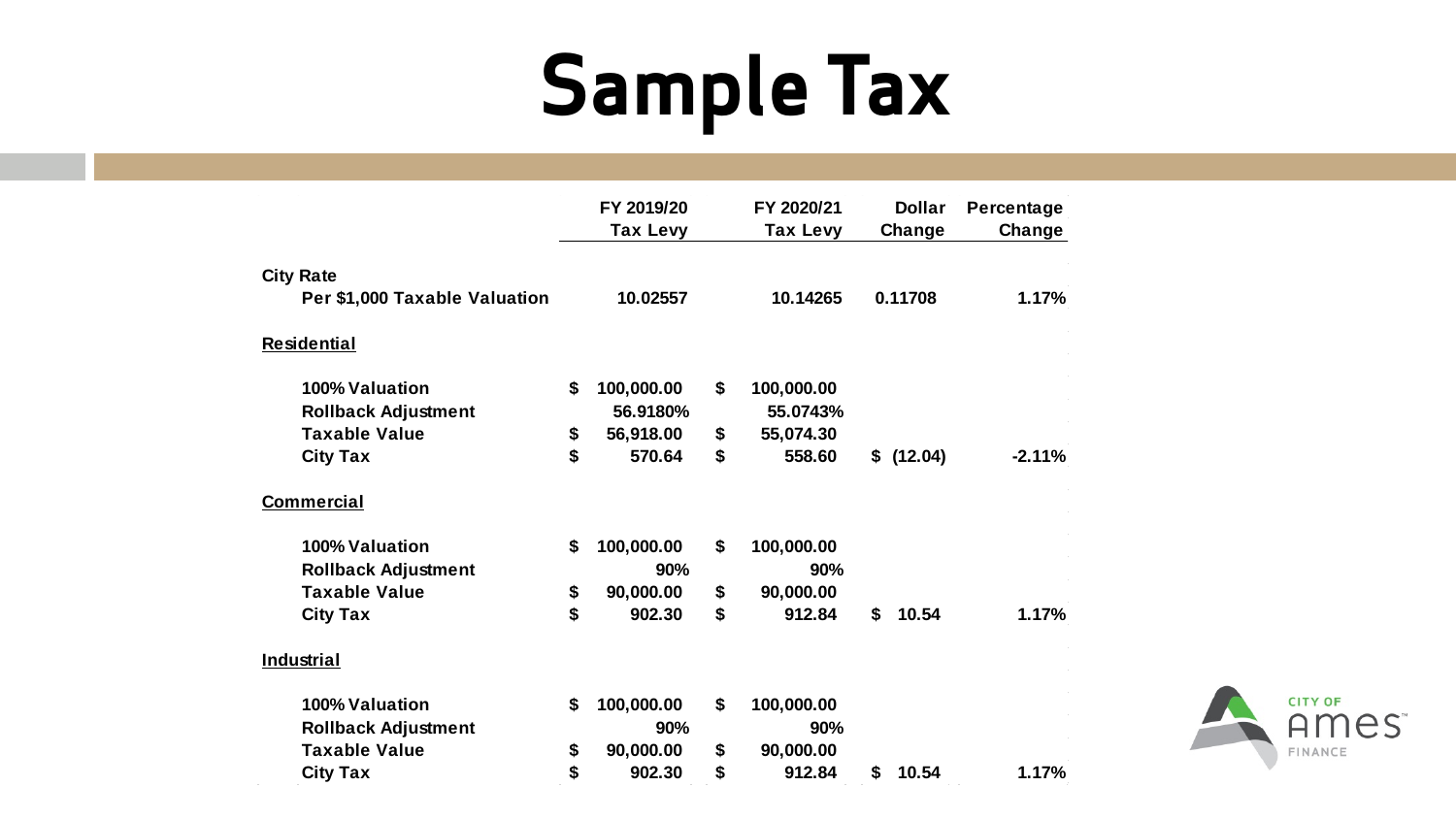#### **Sample Tax Adjusted Value**

*(Valuations increased by average assessment increase by property class)*

|                               |    | FY 2019/20<br>Tax Levy | FY 2020/21<br>Tax Levy | <b>Dollar</b><br>Change |           | Percentage<br>Change |
|-------------------------------|----|------------------------|------------------------|-------------------------|-----------|----------------------|
|                               |    |                        |                        |                         |           |                      |
| <b>City Rate</b>              |    |                        |                        |                         |           |                      |
| Per \$1,000 Taxable Valuation |    | 10.02557               | 10.14265               |                         | 0.11708   | 1.17%                |
| <b>Residential</b>            |    |                        |                        |                         |           |                      |
| 100% Valuation                | \$ | 100,000.00             | \$<br>100,037.83       |                         |           |                      |
| <b>Rollback Adjustment</b>    |    | 56.9180%               | 55.0743%               |                         |           |                      |
| <b>Taxable Value</b>          | \$ | 56,918.00              | \$<br>55,095.13        |                         |           |                      |
| <b>City Tax</b>               | \$ | 570.64                 | \$<br>558.81           |                         | \$(11.83) | $-2.07%$             |
| <b>Commercial</b>             |    |                        |                        |                         |           |                      |
| 100% Valuation                | \$ | 100,000.00             | \$<br>106,272.23       |                         |           |                      |
| <b>Rollback Adjustment</b>    |    | 90%                    | 90%                    |                         |           |                      |
| <b>Taxable Value</b>          | \$ | 90,000.00              | \$<br>95,645.01        |                         |           |                      |
| <b>City Tax</b>               | \$ | 902.30                 | \$<br>970.09           | \$                      | 67.79     | 7.51%                |
| Industrial                    |    |                        |                        |                         |           |                      |
| 100% Valuation                | \$ | 100,000.00             | \$<br>97,377.88        |                         |           |                      |
| <b>Rollback Adjustment</b>    |    | 90%                    | 90%                    |                         |           |                      |
| <b>Taxable Value</b>          | \$ | 90,000.00              | \$<br>87,640.09        |                         |           |                      |
| <b>City Tax</b>               | \$ | 902.30                 | \$<br>888.90           |                         | \$(13.40) | $-1.49%$             |

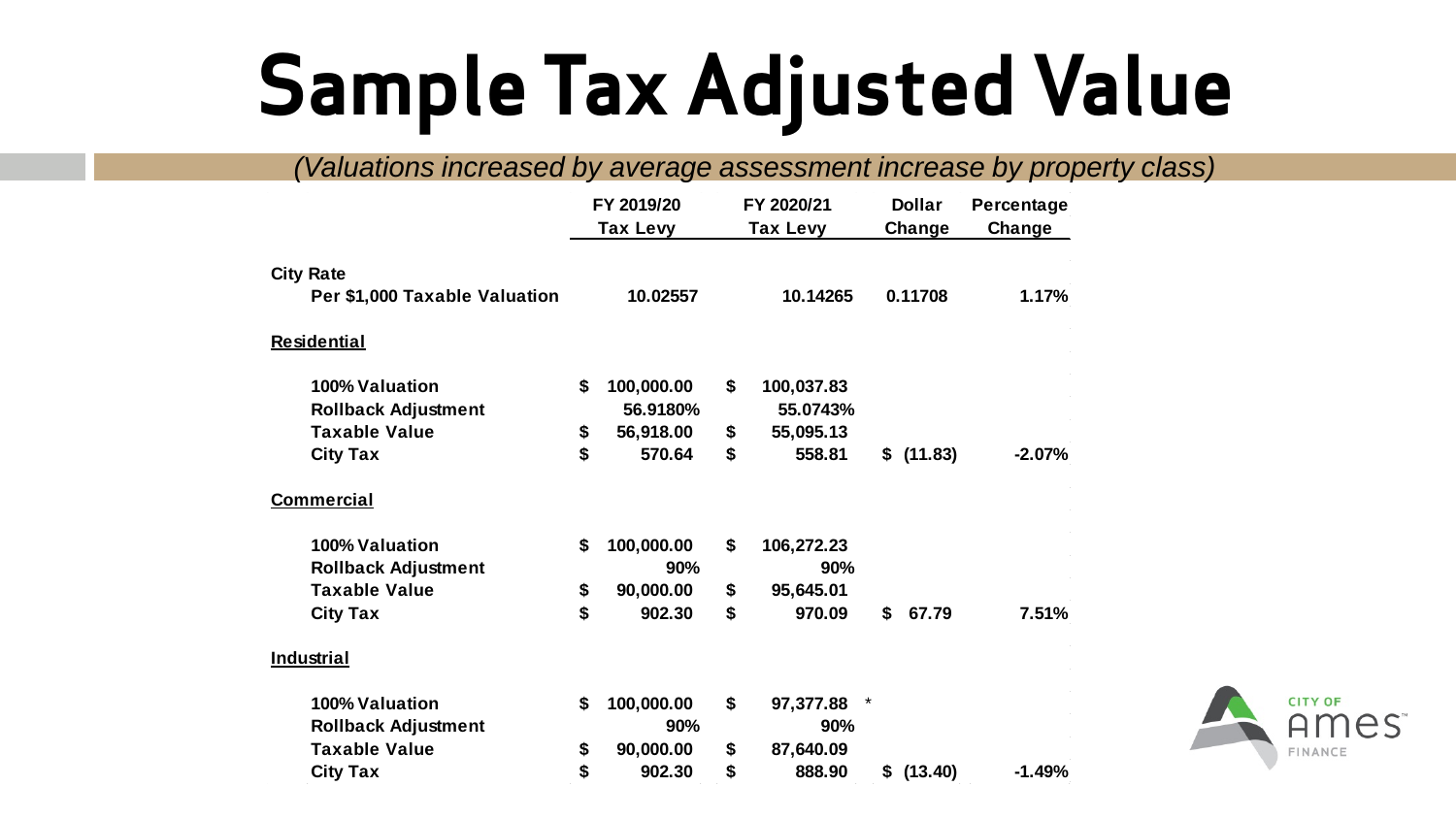### **Change in Property Tax Payment**

#### *(Adjusted for Changes in Valuation)*

|         | <b>Residential</b> | Commercial   |              |  |
|---------|--------------------|--------------|--------------|--|
|         | <b>Class</b>       | <b>Class</b> | <b>Class</b> |  |
| FY      | % Change           | % Change     | % Change     |  |
| 2020/21 | (2.07)             | 7.51         | (1.49)       |  |
| 2019/20 | 2.05               | (0.53)       | (0.43)       |  |
| 2018/19 | 3.45               | (0.44)       | (3.27)       |  |
| 2017/18 | 2.82               | 0.87         | 0.03         |  |
| 2016/17 | 0.95               | 1.45         | 1.28         |  |
| Average | 1.44               | 1.77         | (0.78)       |  |

In FY 2015/16 and FY 2014/15 the Commercial and Industrial classes of property were rolled back 5% each year going from being taxed at 100% of value to taxed at 90% of value.

\*Industrial classified property is a small sample and change in value to class may not be reflective of individual properties.

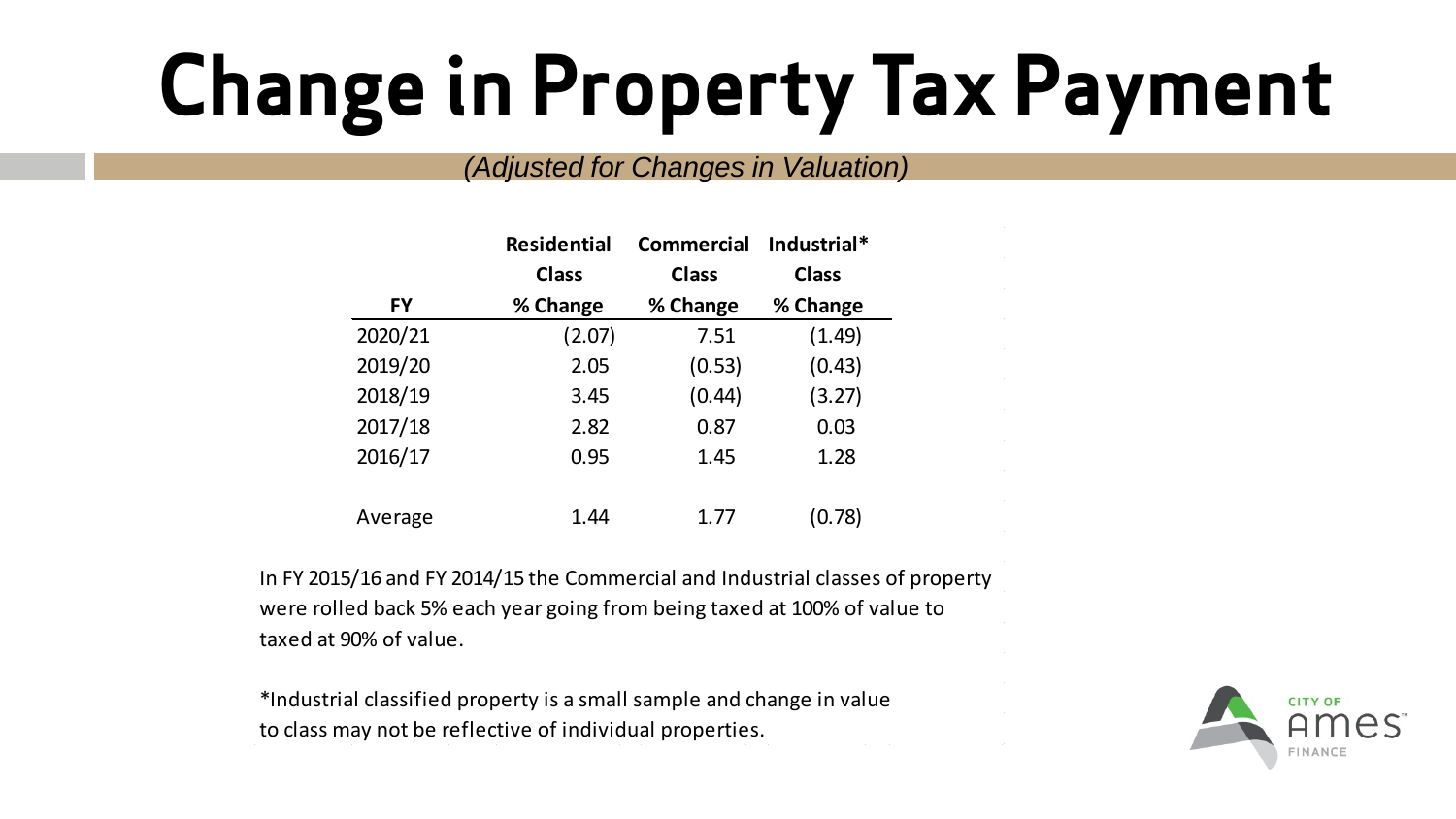## **Cost of City Services**



**Taxes Per \$100,000 of Assessed Residential Valuation Includes Debt Service**

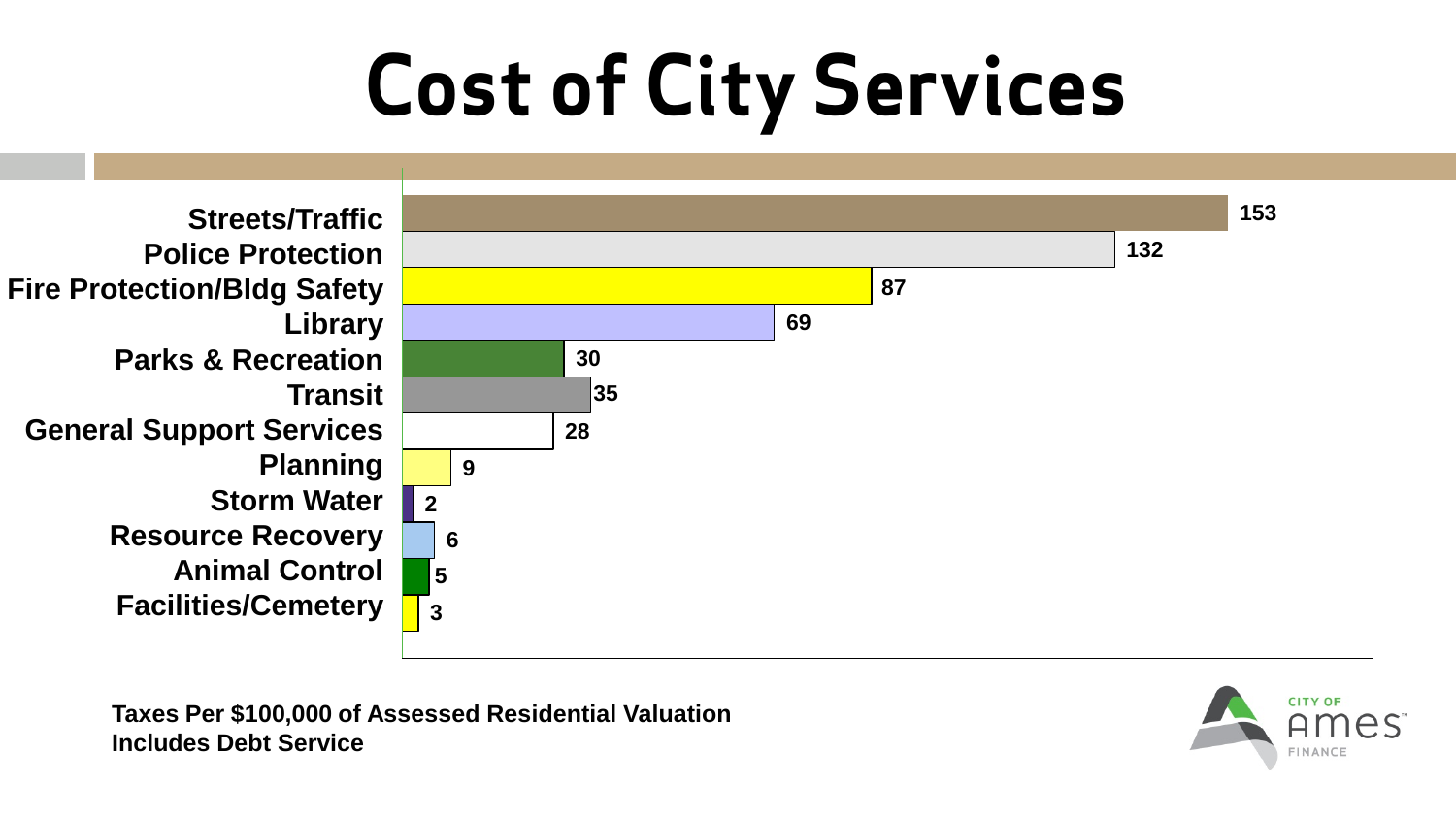# **Utility Rates**

To support the Capital Improvements Plan over the next five years, rate increases will be required in several City Utilities.

*Current estimated rate increases:*

|                          | <b>FY</b>      | <b>FY</b> | <b>FY</b>      | <b>FY</b>                | <b>FY</b> |
|--------------------------|----------------|-----------|----------------|--------------------------|-----------|
|                          | 20/21          | 21/22     | 22/23          | 23/24                    | 24/25     |
| <b>Electric</b>          | ۰              | -         | $\blacksquare$ | $\blacksquare$           |           |
| <b>Water</b>             | 2.0%           | 8.0%      | 2.0%           | 9.0%                     | 2.0%      |
| <b>Sewer</b>             | 5.0%           |           | 5.0%           | $\blacksquare$           | 8.0%      |
| <b>Storm Sewer</b>       | $\blacksquare$ |           | 5.0%           | $\sim$                   |           |
| <b>Resource Recovery</b> |                | $\star$   | $\star$        | $\overline{\phantom{0}}$ |           |

\*Resource Recovery Rate Changes:

FY 21/22 Application of 2020 Census Will Increase Per Capita Revenue

FY 22/23 Tipping Fee Increase \$58.75 to \$62.50

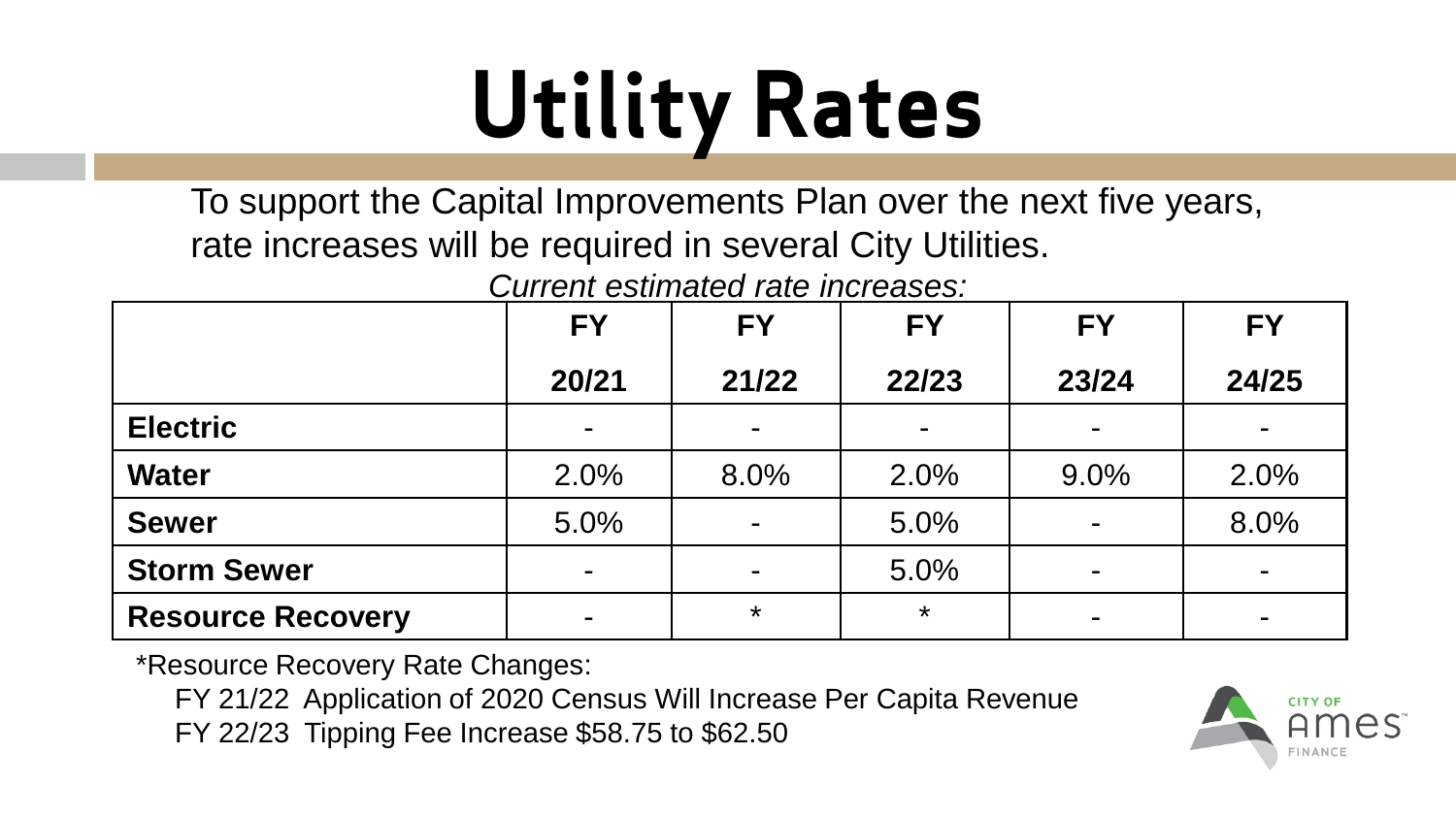# **Utility Bill Rate Samples**

#### MEDIAN USE RESIDENTIAL CUSTOMERS

|                             | <b>Electric</b> | <b>Storm</b> | Water         |              |            |
|-----------------------------|-----------------|--------------|---------------|--------------|------------|
| <b>Electric / Water Use</b> | <b>Summer</b>   | Water        | <b>Summer</b> | <b>Sewer</b> | Total      |
|                             |                 |              |               |              |            |
| 600 kWh and 600 cf          | \$81.10         | \$4.95       | \$26.44       | \$27.95      | \$140.44   |
| <b>Electric ECA</b>         | $-$ \$3.96      |              |               |              | $-$ \$3.96 |
| <b>Totals</b>               | \$77.14         | \$4.95       | \$26.44       | \$27.95      | \$136.48   |
| Increase Due to Rate Change | \$0.00          | \$0.00       | \$0.53        | \$1.40       | \$1.93     |
| <b>Totals</b>               | \$77.14         | \$4.95       | \$26.97       | \$29.35      | \$138.41   |

**% Impact on Total Bill 1.41%**